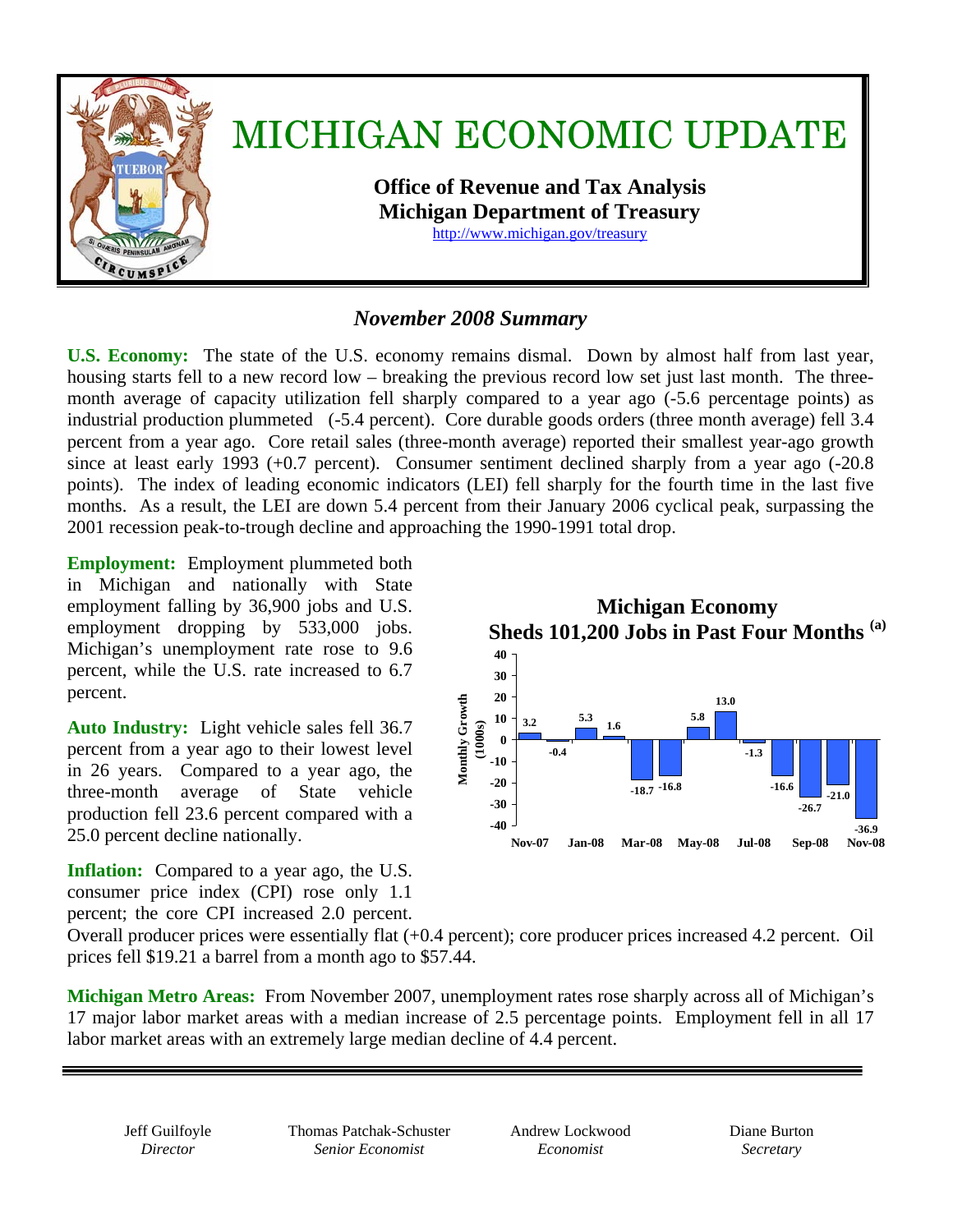## **Labor Market Statistics**

• Michigan's November monthly unemployment rate increased by 0.3 percentage points from last month to 9.6 percent and the current Michigan jobless rate is 2.2 percentage points above a year ago. The November U.S. unemployment rate increased 0.2 percentage points to 6.7 percent and was 2.0 percentage points above a year ago. Monthly unemployment rates fluctuate due to statistical sampling errors and data revisions.



## **Michigan and U.S. Monthly Unemployment Rates 2005 to 2008**

Source: Michigan Dept. of Labor and Economic Growth and Bureau of Labor Statistics, U.S. Dept. of Labor

- In November, the number of people employed in Michigan was 4,439,000, down 35,000 from last month, while the labor force decreased by 18,000. The statewide total number of unemployed increased by 16,000 to 473,000.
- United States household employment totaled 144.3 million persons in November, down 673,000 from October. The labor force fell by 422,000 from last month, which meant that there were 251,000 more unemployed people nationally, compared to October.

|                          |         |            | $\overline{ }$          |                         |                    |             |                  |               |
|--------------------------|---------|------------|-------------------------|-------------------------|--------------------|-------------|------------------|---------------|
|                          |         |            |                         | <b>Nov</b>              | <b>Change From</b> |             |                  |               |
|                          | 2007    | <b>Sep</b> | Oct                     |                         | <b>Prior Month</b> |             | <b>Last Year</b> |               |
|                          | Average | 2008       | 2008                    | 2008                    | Level              | $\%$        | Level            | $\frac{0}{0}$ |
| Michigan                 |         |            |                         |                         |                    |             |                  |               |
| Labor Force              | 5,020   | 4,927      | 4.930                   | 4,912                   | $-18$              | $-0.4\%$    | $-82$            | $-1.6\%$      |
| Employed                 | 4,660   | 4,496      | 4,474                   | 4,439                   | $-35$              | $-0.8\%$    | $-185$           | $-4.0\%$      |
| Unemployed               | 360     | 430        | 457                     | 473                     | 16                 | 3.5%        | 103              | 27.8%         |
| <b>Unemployment Rate</b> | 7.2%    | 8.7%       | 9.3%                    | 9.6%                    | n.a.               | $0.3\%$ pts | n.a.             | 2.2%          |
| <b>United States</b>     |         |            |                         |                         |                    |             |                  |               |
| Labor Force              | 153,124 |            |                         | 154,732 155,038 154,616 | $-422$             | $-0.3\%$    | 2,918            | 1.9%          |
| Employed                 | 146,047 |            | 145,255 144,958 144,285 |                         | $-673$             | $-0.5\%$    | $-294$           | $-0.2\%$      |
| Unemployed               | 7,078   | 9.477      | 10.080                  | 10.331                  | 251                | 2.5%        | 3,212            | 45.1%         |
| <b>Unemployment Rate</b> | 4.6%    | 6.1%       | $6.5\%$                 | 6.7%                    | n.a.               | $0.2\%$ pts | n.a.             | 2.0%          |
|                          |         |            |                         |                         |                    |             |                  |               |

## **Employment by Place of Residence** (in thousands)<sup>(a)</sup>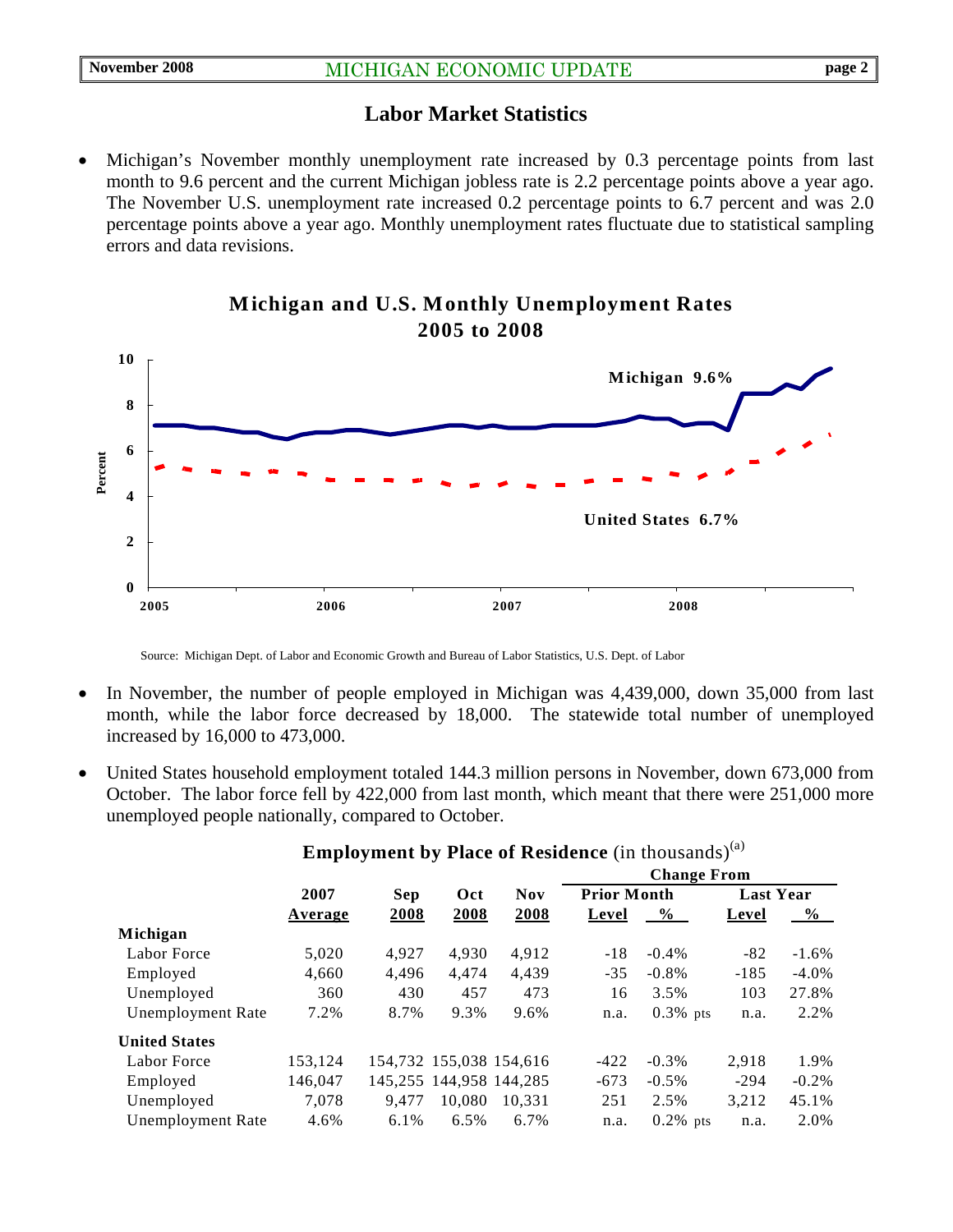## **Employment by Place of Work**

• From November 2007 to November 2008, Michigan wage and salary employment decreased 113,000 (2.7 percent).State wage and salary employment decreased 37,000 from October. Nationally, November 2008 wage and salary employment fell 1,870,000 (1.4 percent) from a year ago and was down 533,000 from last month.



#### **Wage and Salary Employment Growth November 2007 to November 2008**

• In the goods-producing sector, Michigan employment fell 7.4 percent from a year ago while private

- service-producing sector employment decreased 1.6 percent compared to last year. From a year ago, November national employment in the goods-producing sector fell 5.1 percent and decreased 1.1 percent in the private service-producing sector.
- Manufacturing weekly hours decreased by 1.4 hours in Michigan compared to last year.

|                                   | <b>Michigan</b> |                    |                    |                                 | <b>United States</b> |                    |                    |                          |
|-----------------------------------|-----------------|--------------------|--------------------|---------------------------------|----------------------|--------------------|--------------------|--------------------------|
|                                   | 2007<br>Average | <b>Nov</b><br>2007 | <b>Nov</b><br>2008 | <b>Percent</b><br><b>Change</b> | 2007<br>Average      | <b>Nov</b><br>2007 | <b>Nov</b><br>2008 | Percent<br><b>Change</b> |
| Wage & Salary Employment          | 4,262           | 4,228              | 4,115              | $-2.7%$                         | 137,623              | 138,037            | 136,167            | $-1.4%$                  |
| Goods Producing                   | 791             | 773                | 716                | $-7.4%$                         | 22,221               | 22,049             | 20,920             | $-5.1\%$                 |
| Manufacturing                     | 617             | 603                | 564                | $-6.5\%$                        | 13.884               | 13.794             | 13.168             | $-4.5\%$                 |
| <b>Private Service Producing</b>  | 2,814           | 2,806              | 2.761              | $-1.6\%$                        | 93.199               | 93.710             | 92,703             | $-1.1\%$                 |
| Trade, Trans. & Utilities         | 788             | 785                | 763                | $-2.8%$                         | 26,608               | 26,693             | 25,977             | $-2.7\%$                 |
| <b>Services</b>                   | 1,750           | 1,746              | 1,733              | $-0.7\%$                        | 55,254               | 55,735             | 55,663             | $-0.1\%$                 |
| Local, State & Fed. Gov't         | 657             | 651                | 637                | $-2.2%$                         | 22,203               | 22,278             | 22,544             | 1.2%                     |
| <b>Manufacturing Weekly Hours</b> | 42.5            | 42.4               | 41.0               | $-1.4$ hrs                      | 41.2                 | 41.3               | 40.3               | $-1.0$ hrs               |

#### **Establishment Employment** (in thousands)<sup>(b)</sup>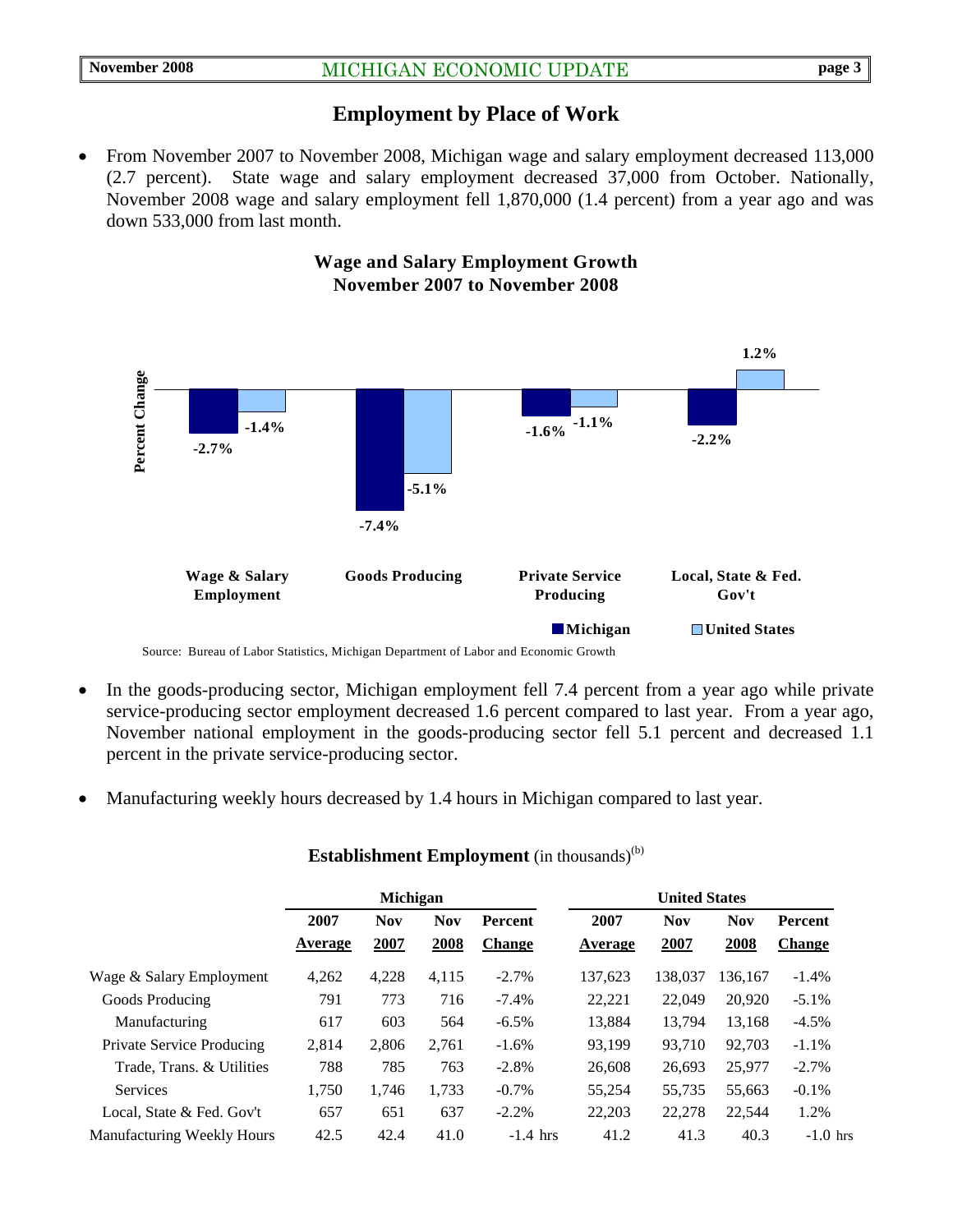## **Motor Vehicle Industry Sales**

- At a 10.1 million unit annual rate, the November 2008 light vehicle sales rate fell to its lowest monthly sales rate since October 1982. Vehicle sales were down 3.6 percent compared to October and declined by more than a third from a year ago (-36.7 percent). Compared to November 2007, domestic sales were down 38.5 percent while foreign sales fell 30.9 percent. Light truck sales fell 36.5 percent, while autos declined by 36.9 percent.
- Year-to-date, light vehicle sales were down 16.9 percent with domestic sales declining 19.0 percent and foreign sales falling 9.7 percent. As a result, the foreign share of U.S. light vehicle sales increased by 2.0 percentage points to 25.3 percent. Overall year-to-date auto sales were down 9.3 percent; light truck sales have declined sharply (-23.6 percent). Heavy truck sales were down 19.9 percent through November.
- Due to a sharply declining sales rate, November 2008 days' supply of light vehicles rose by 37 days from a year ago to 110 days even while inventories declined by 4.4 percent.

## **Year-to-Date Truck Sales Down Sharply Compared to a Year Ago**



#### **Motor Vehicle Sales Statistics**

(Millions, unless otherwise specified)

|                                               | 2007    | <b>Sep</b> | Oct           | <b>Nov</b> | 3 Month | Unange from<br><b>Year Ago</b> |               |
|-----------------------------------------------|---------|------------|---------------|------------|---------|--------------------------------|---------------|
| Motor Vehicle Sales <sup>(c)</sup>            | Average | 2008       | 2008          | 2008       | Average | <b>Level</b>                   | $\frac{0}{0}$ |
| Autos                                         | 7.6     | 6.2        | 5.6           | 5.0        | 5.6     | (2.9)                          | $-36.9%$      |
| Domestics                                     | 5.2     | 4.3        | 3.7           | 3.3        | 3.8     | (2.2)                          | $-40.4%$      |
| Imports                                       | 2.4     | 1.9        | 1.9           | 1.7        | 1.8     | (0.7)                          | $-28.9%$      |
| <b>Import Share</b>                           | 31.2%   | 30.4%      | 33.9%         | 33.8%      | 32.6%   | 3.8% pts                       |               |
| <b>Light Trucks</b>                           | 8.5     | 6.3        | 4.9           | 5.2        | 5.5     | (3.0)                          | $-36.5%$      |
| Domestics                                     | 7.1     | 5.2        | 4.0           | 4.3        | 4.5     | (2.5)                          | $-36.9%$      |
| Imports                                       | 1.4     | 1.0        | 0.9           | 0.9        | 1.0     | (0.5)                          | $-34.4%$      |
| <b>Import Share</b>                           | 16.3%   | 16.7%      | 18.3%         | 17.6%      | 17.4%   | $0.6\%$ pts                    |               |
| <b>Total Light Vehicles</b>                   | 16.1    | 12.5       | 10.5          | 10.1       | 11.0    | (5.9)                          | $-36.7%$      |
| <b>Heavy Trucks</b>                           | 0.4     | 0.3        | 0.3           | 0.3        | 0.3     | (0.0)                          | $-13.7%$      |
| <b>Total Vehicles</b>                         | 16.5    | 12.7       | 10.8          | 10.4       | 11.3    | (5.9)                          | $-36.3%$      |
| U.S. Light Vehicle Inventories <sup>(d)</sup> |         | Sep-08     | <b>Oct-08</b> | $Nov-08$   | 3 Month | Change                         |               |
| Total Car                                     | 1.374   | 1.228      | 1.466         | 1.624      | 1.439   | 0.218                          |               |
| Days Supply                                   | 56      | 61         | 92            | 113        | 89      | 51 days                        |               |
| <b>Total Truck</b>                            | 1.957   | 1.646      | 1.668         | 1.660      | 1.658   | $-0.370$                       |               |
| Days Supply                                   | 71      | 82         | 111           | 108        | 101     | 24 days                        |               |

**Change from**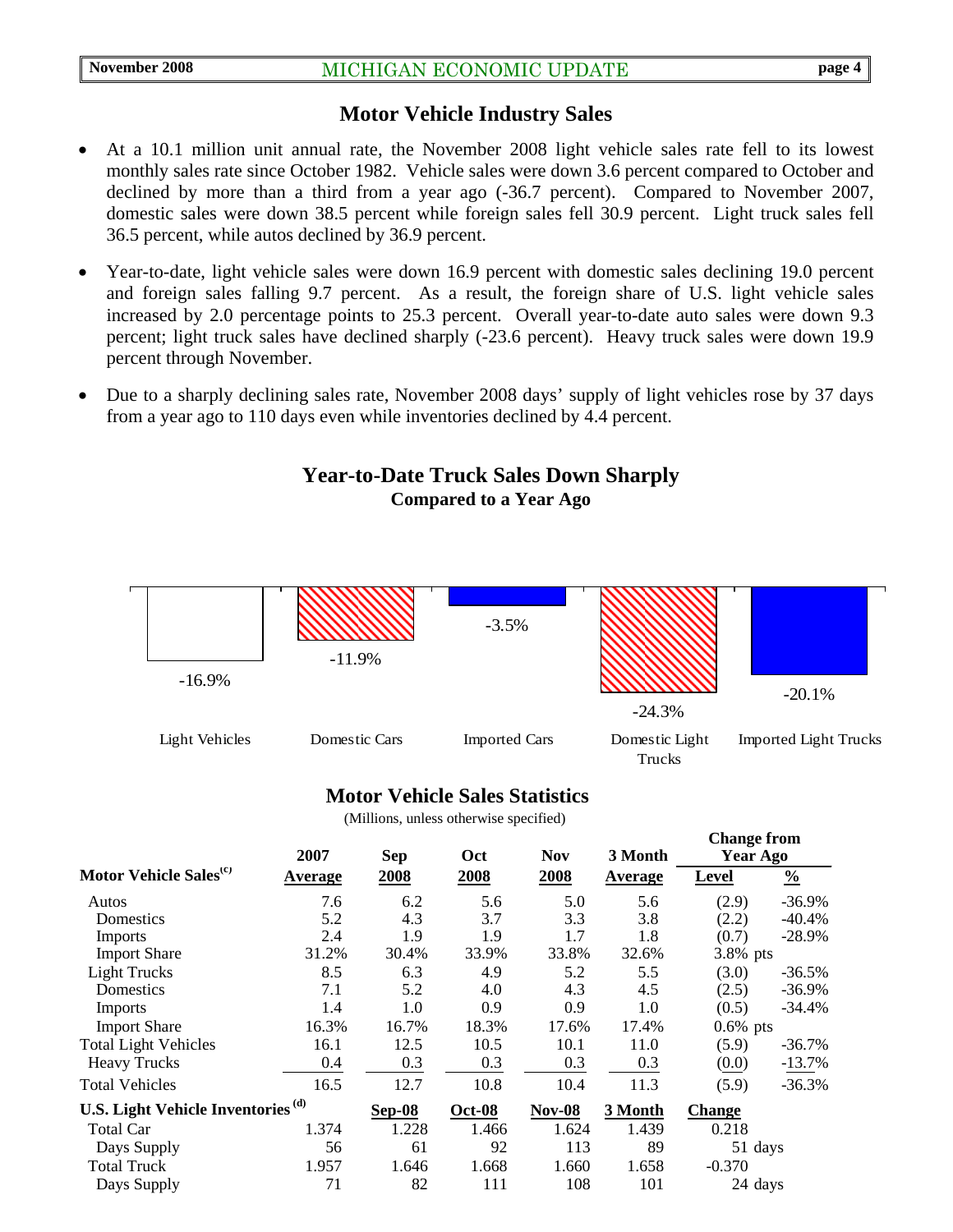## **Motor Vehicle Industry Production**

- At 120,725 units, November 2008 Michigan motor vehicle production fell very sharply from a year ago (-40.4 percent) as did national production (-39.9 percent). Michigan's share of national production fell slightly (-0.2 of a percentage point) to 22.3 percent.
- Compared with a year ago, Michigan car production was down 31.2 percent; nationally, car production was down 26.5 percent. Both State and U.S. truck production plummeted in November, falling by nearly half (-47.6 percent).
- The three-month moving average of Michigan vehicle production was down 23.6 percent from a year ago; national production fell 25.0 percent. Year-to-date, Michigan has comprised 21.0 percent of U.S. vehicle production.

## **Michigan and U.S. Vehicle Production Down Sharply (e,f)**



## **Motor Vehicle Production Statistics**

| (Thousands, unless otherwise specified) |                |            |       |            |                |               | <b>Change from</b><br><b>Year Ago</b> |  |
|-----------------------------------------|----------------|------------|-------|------------|----------------|---------------|---------------------------------------|--|
|                                         | 2007           | <b>Sep</b> | Oct   | <b>Nov</b> | 3 Month        | for the Month |                                       |  |
| U.S. Production <sup>(e)</sup>          | <b>Average</b> | 2008       | 2008  | 2008       | <b>Average</b> | <b>Level</b>  | $\frac{0}{0}$                         |  |
| Autos                                   | 325.2          | 350.3      | 372.8 | 241.5      | 321.5          | (87.2)        | $-26.5%$                              |  |
| Trucks                                  | 582.8          | 392.9      | 394.8 | 299.1      | 362.3          | (271.8)       | $-47.6%$                              |  |
| Total                                   | 908.0          | 743.2      | 767.6 | 540.5      | 683.8          | (359.0)       | $-39.9\%$                             |  |
| Michigan Production <sup>(f)</sup>      |                |            |       |            |                |               |                                       |  |
| <b>Autos</b>                            | 84.1           | 95.6       | 88.7  | 60.8       | 81.7           | (27.5)        | $-31.2%$                              |  |
| Trucks                                  | 110.2          | 66.1       | 87.3  | 59.9       | 71.1           | (54.4)        | $-47.6%$                              |  |
| Total                                   | 194.3          | 161.7      | 176.0 | 120.7      | 152.8          | (81.9)        | $-40.4%$                              |  |
| Michigan as % of U.S.                   | 21.4%          | 21.8%      | 22.9% | 22.3%      | 22.3%          | $-0.2\%$ pts  |                                       |  |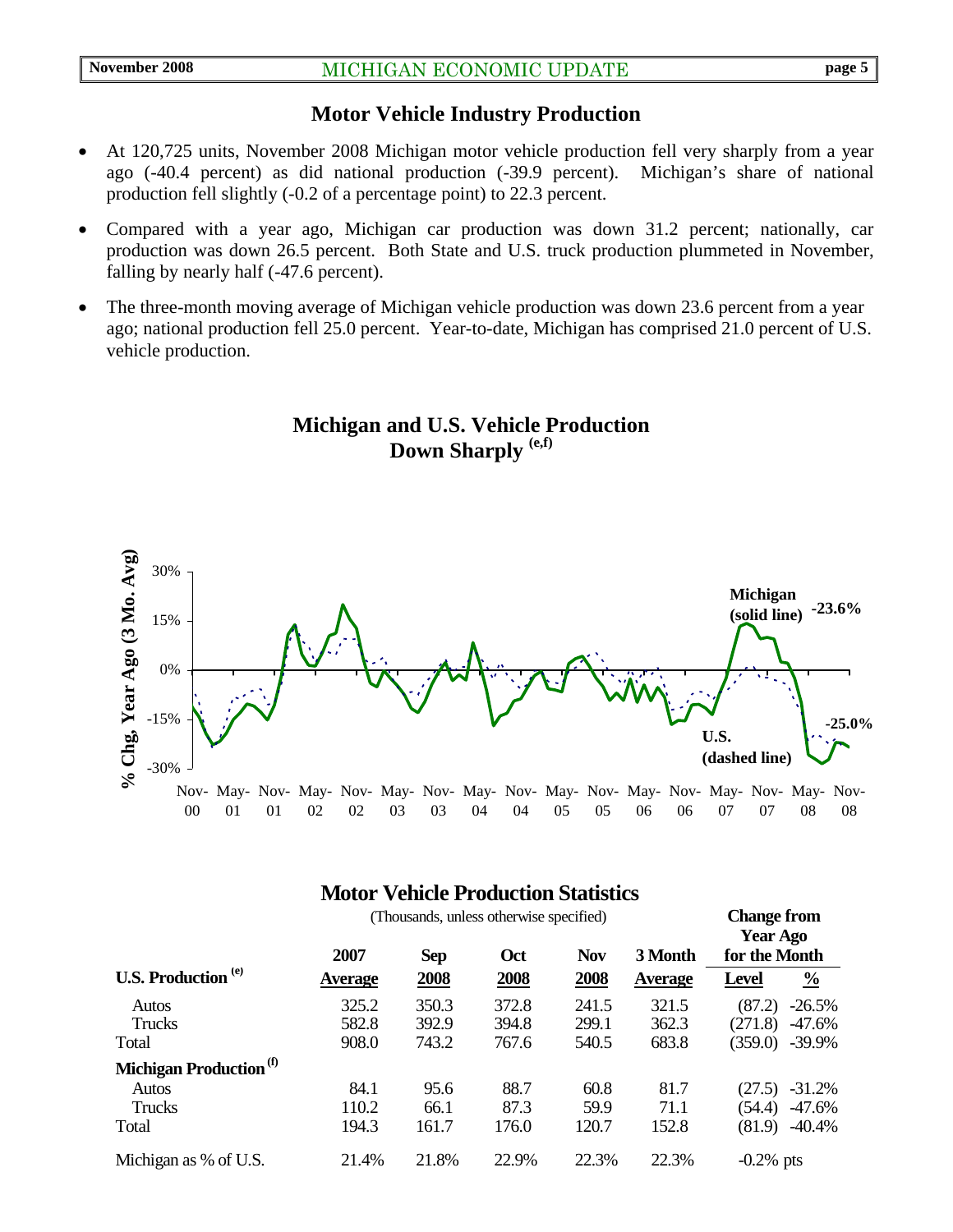# **November Unemployment Rates Rose Significantly in All Major Michigan Labor Market Areas**

(Not Seasonally Adjusted)

Compared to a year ago, unemployment rates rose in all 17 major Michigan labor market areas. The median unemployment rate increase was 2.5 percentage points. Fifteen areas saw rate increases exceeding 2.0 percentage points. Five areas saw increases equal to or greater than 3.0 percentage points: Flint MSA (3.9 percentage points), Monroe MSA (3.4 percentage points), Muskegon-Norton Shores MSA (3.3 percentage points), Northeast Lower Michigan and Northwest Lower Michigan (3.0 percentage points).

Between November 2007 and November 2008, employment fell in all 17 major labor market areas with declines exceeding 3.0 percent in all 17 areas and a median employment decline of 4.4 percent. Eleven areas saw declines greater than 4.0 percent. Three areas experienced declines equaling or exceeding 5.0 percent: Flint MSA (-8.2 percent), Saginaw-Saginaw Township MSA (-6.0 percent) and Monroe MSA (- 5.0 percent). All 17 areas saw a labor force decline with a median reduction of 1.6 percent. Three areas saw more than a 3.0 percent labor force reduction: Flint MSA (-4.1 percent), Saginaw-Saginaw Township MSA (-3.5 percent) and Ann Arbor MSA (-3.1 percent).

Compared to October 2008, non-seasonally adjusted unemployment rates rose in 16 areas, with a median increase of 0.3 of a percentage point. November 2008 unemployment rates ranged between 6.0 percent (Ann Arbor MSA) to 12.2 percent (Northeast Lower Peninsula).

Between November 2007 and November 2008, the unemployment rate rose in all 83 Michigan counties with a median county unemployment rate increase of 2.8 percentage points. Thirty-two counties saw greater than a 3.0 percentage point increase. Non-seasonally adjusted county unemployment rates ranged between 6.0 percent (Washtenaw) and 19.0 percent (Mackinac).

## Local Area Unemployment Rates<sup>(g)</sup>

|                             | <b>Nov</b><br>2007 | Oct<br>2008 | <b>Nov</b><br>2008 |
|-----------------------------|--------------------|-------------|--------------------|
| Local Area                  | Rate               | <b>Rate</b> | <b>Rate</b>        |
| Michigan                    | 6.8%               | 8.6%        | 9.1%               |
| Ann Arbor                   | 4.5%               | 6.1%        | 6.0%               |
| <b>Battle Creek</b>         | 6.3%               | 8.2%        | 8.4%               |
| <b>Bay City</b>             | 6.2%               | 7.8%        | 8.4%               |
| Detroit-Warren-Livonia      | 7.6%               | 8.8%        | 9.5%               |
| Flint                       | 7.7%               | 10.9%       | 11.6%              |
| <b>Grand Rapids-Wyoming</b> | 5.5%               | 7.5%        | 7.7%               |
| <b>Holland-Grand Haven</b>  | 5.3%               | 7.5%        | 7.7%               |
| <b>Jackson</b>              | 7.1%               | 9.4%        | 9.6%               |
| Kalamazoo-Portage           | 5.2%               | 7.1%        | 7.3%               |
| Lansing-East Lansing        | 5.1%               | 7.2%        | 7.4%               |
| Monroe                      | 6.2%               | 9.1%        | 9.6%               |
| Muskegon-Norton Shores      | 6.7%               | 9.8%        | 10.0%              |
| Niles-Benton Harbor         | 6.2%               | 8.4%        | 8.8%               |
| Saginaw-Saginaw Township    | 6.7%               | 8.9%        | 9.2%               |
| <b>Upper Penisula</b>       | 6.8%               | 7.8%        | 9.4%               |
| Northeast Lower Mich        | 9.2%               | 10.3%       | 12.2%              |
| Northwest Lower Mich.       | 7.4%               | 9.2%        | 10.4%              |

**Unemployment Rate Change November 2008 (g)**

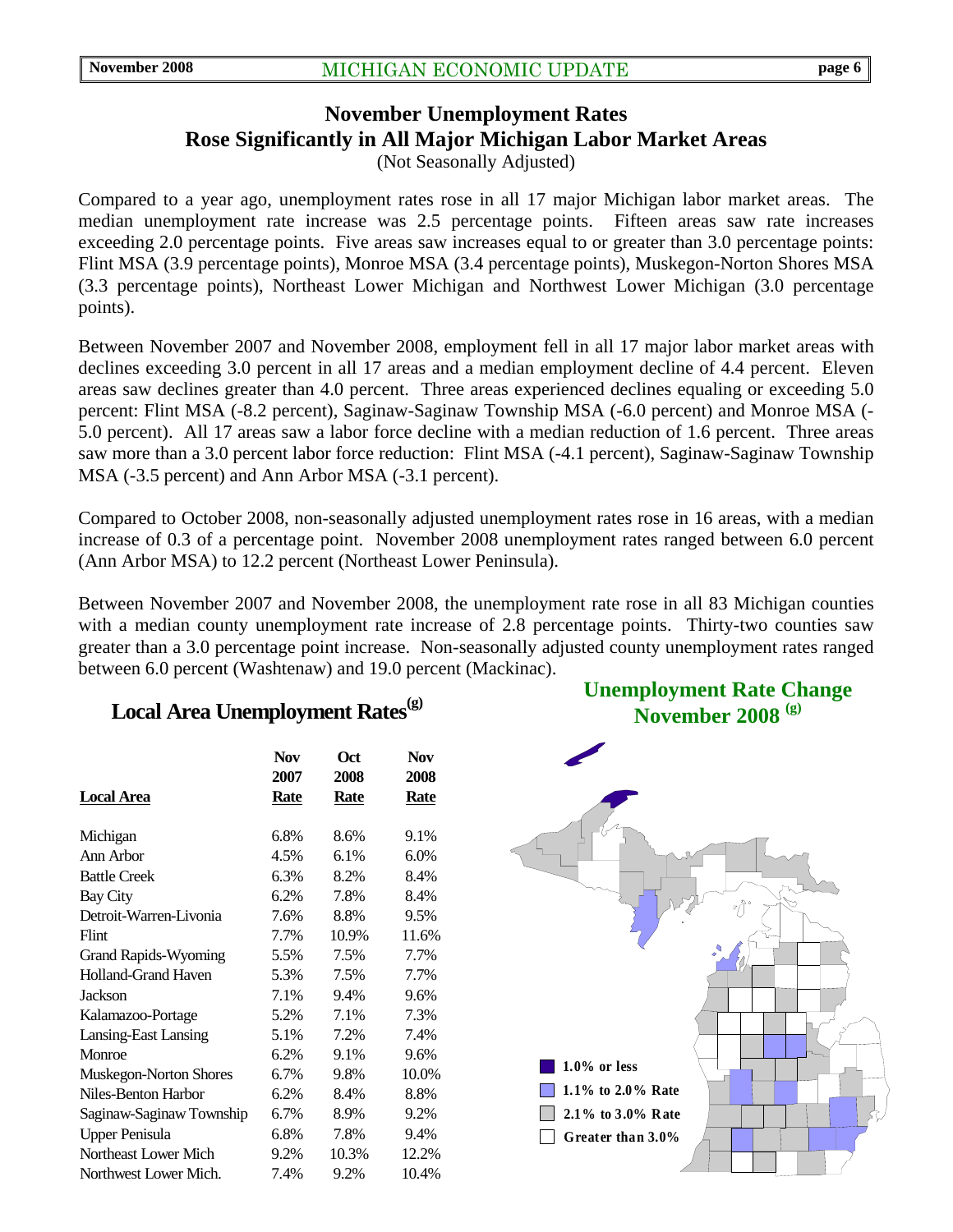## **Consensus Economic Forecast Severe U.S. and Michigan Recessions**

On January 9, 2009, the Administration, House Fiscal Agency and Senate Fiscal Agency met and agreed to a consensus economic forecast for 2009 and 2010. Below are highlights of that consensus agreement:

- In 2009, the U.S. economy is forecast to contract by 1.9 percent (matching 1982 for the largest calendar year real GDP decline since 1946). Real GDP is then expected to recover modestly in 2010, growing 1.6 percent.
- In 2009, light vehicle sales will fall to 10.8 million units the lowest sales rate since 1982 (10.4) million units). Sales will rise to a still historically very low 12.2 million units in 2010.
- The U.S. CPI will rise very little in 2009 **(**0.7 percent) before accelerating in 2010 to 2.5 percent growth. Similarly, the Detroit CPI is expected to increase only 0.4 percent in 2009 before rising to 2.0 percent in 2010.
- The U.S. unemployment rate will rise significantly from 2008 (5.7 percent) to 8.2 percent in 2009. In 2010, the rate will increase to 8.7 percent – higher than all years since 1948 except 1982 (9.7 percent) and 1983 (9.6 percent).
- In 2009, Michigan wage and salary employment will decline 4.6 percent the largest calendar year Michigan employment decline since 1982 (-5.1 percent). Michigan employment is forecast to decline another 2.0 percent in 2010 – the tenth straight annual decline.
- Michigan's unemployment rate will rise sharply from 8.4 percent in 2008 to 10.9 percent in 2009 and 11.2 percent in 2010 – the highest rate since 1984 (11.4 percent).
- Michigan personal income will fall 1.3 percent in 2009 before rising a slight 0.8 percent in 2010. 2009's decline would mark the first nominal Michigan personal income decline since 1958 when income fell 1.8 percent.



 **U.S. Economic Forecast Michigan Economic Forecast**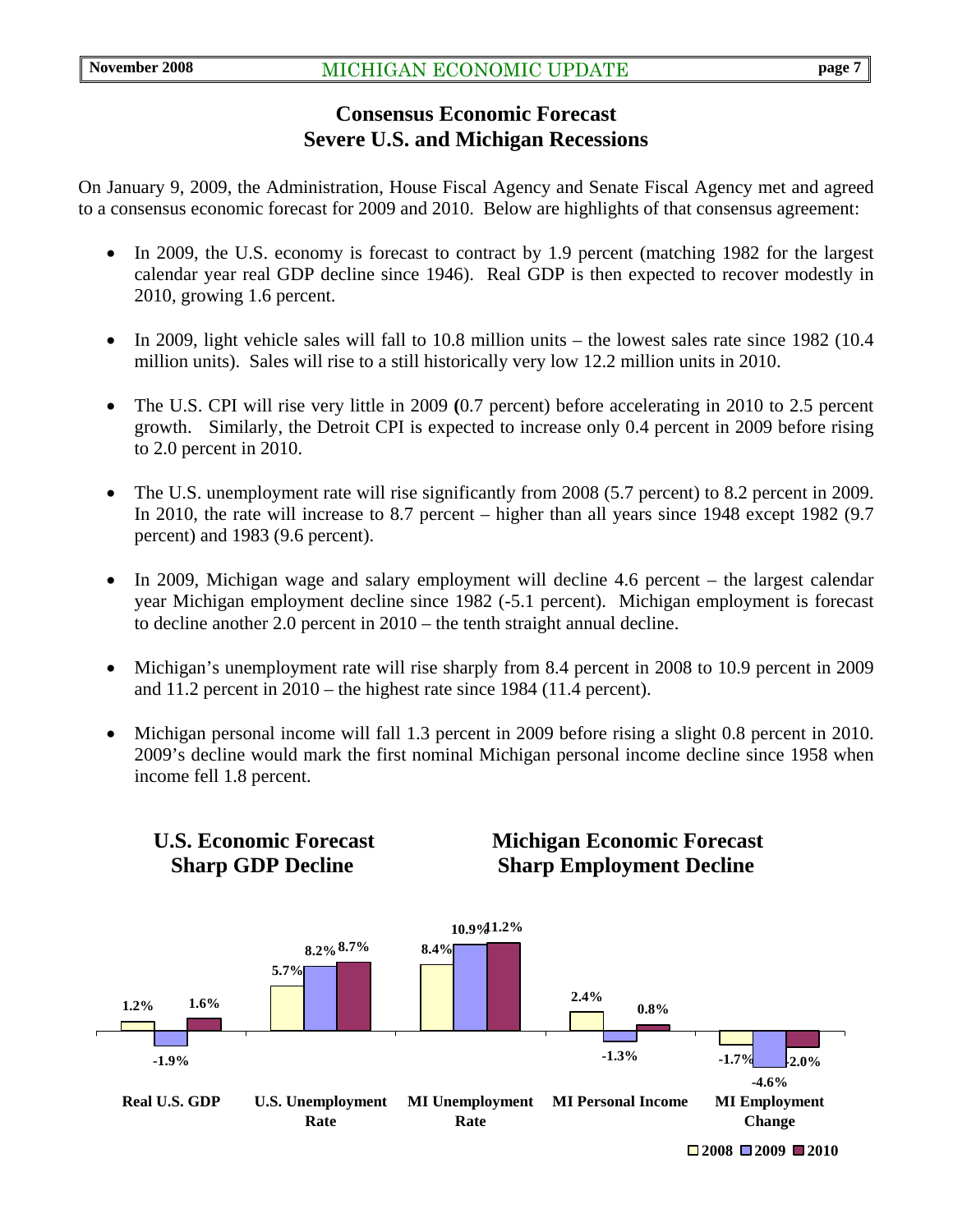## **U.S. Economic Conditions**

|                                                |                |                |                                             |                                             | <b>Change from</b>      |
|------------------------------------------------|----------------|----------------|---------------------------------------------|---------------------------------------------|-------------------------|
|                                                | <b>Aug-08</b>  | $Sep-08$       | Oct-08                                      | $Nov-08$                                    | <b>Year Ago</b>         |
| <b>KEY ECONOMIC INDICATORS</b>                 |                |                |                                             |                                             |                         |
| Consumer Sentiment <sup>(h)</sup>              | 63.0           | 70.3           | 57.6                                        | 55.3                                        | $-20.8$ points          |
| ISM Manufacturing Index <sup>(i)</sup>         | 49.9           | 43.5           | 38.9                                        | 36.2                                        | $-13.8$ points          |
| ISM Non Manufacturing Index <sup>(i)</sup>     | 51.6           | 52.1           | 44.2                                        | 33.0                                        | $-21.6$ points          |
|                                                |                |                |                                             |                                             |                         |
| Business Executives' Confidence <sup>(j)</sup> | 2007.4<br>39.0 | 2008.1<br>38.0 | 2008.2<br>39.0                              | 2008.3<br>40.0                              | $-4.0$ points           |
|                                                |                |                |                                             |                                             |                         |
| <b>INFLATION</b> <sup>(k)</sup>                |                |                |                                             |                                             | <b>Change from</b>      |
| $1982 - 84 = 100$                              | <b>Aug-08</b>  | <b>Sep-08</b>  | Oct-08                                      | $Nov-08$                                    | <b>Year Ago</b>         |
|                                                |                |                |                                             |                                             |                         |
| <b>U.S. Consumer Price Index</b>               | 219.1          | 218.8          | 216.6                                       | 212.4                                       | 1.1%                    |
| Detroit CPI                                    | 209.5          | NA             | 205.2                                       | <b>NA</b>                                   | 1.7%                    |
| <b>U.S. Producer Price Index</b>               | 182.1          | 182.0          | 177.3                                       | 172.1                                       | 0.4%                    |
|                                                |                |                |                                             |                                             |                         |
| <b>INTEREST RATES</b>                          |                |                |                                             |                                             |                         |
| 90 Day T-Bill <sup>(l)</sup>                   | 1.79%          | 1.46%          | 0.84%                                       | 0.30%                                       | $-3.19%$ points         |
| Aaa Corporate Bonds <sup>(m)</sup>             | 5.64%          | 5.65%          | 6.28%                                       | 6.15%                                       | $0.71\%$ points         |
| <b>INDUSTRIAL PRODUCTION (m)</b>               | 109.8          | 105.2          | 106.8                                       | 106.1                                       | $-5.5%$                 |
|                                                |                |                |                                             |                                             |                         |
| <b>CAPACITY UTILIZATION (m)</b>                | 78.3%          | 75.0%          | 76.0%                                       | 75.4%                                       | $-5.6\%$ points         |
| <b>RETAIL SALES (n)</b>                        | \$379.0        |                | \$362.0                                     |                                             |                         |
|                                                |                | \$373.0        |                                             | \$355.7                                     | $-7.4%$                 |
| <b>HOUSING STARTS and SALES</b>                |                |                |                                             |                                             | % Change From           |
| (Millions Annual Rate)                         | <b>Aug-08</b>  | <b>Sep-08</b>  | Oct-08                                      | <b>Nov-08</b>                               | <b>Year Ago</b>         |
| Housing Starts <sup>(o)</sup>                  | 0.854          | 0.824          | 0.771                                       | 0.625                                       | $-47.0\%$               |
| Existing Home Sales <sup>(p)</sup>             | 4.910          | 5.140          | 4.910                                       | 4.490                                       | $-10.6%$                |
|                                                |                |                |                                             |                                             |                         |
| <b>DURABLE GOODS ORDERS (q)</b>                | \$206.1        | \$206.0        | \$188.7                                     | \$186.9                                     | $-13.2%$                |
| PERSONAL INCOME <sup>(c)</sup>                 |                |                |                                             |                                             | % Change From           |
| (Billions of Dollars)                          | 2007.3         | 2007.4         | 2008.1                                      | <u>2008.2</u>                               | <b>Year Ago</b>         |
| Michigan                                       | \$347.5        | \$347.9        | \$350.2                                     | \$355.6                                     | 3.3%                    |
| U.S.                                           |                |                | \$11,699.8 \$11,839.4 \$11,933.7 \$12,125.3 |                                             | 5.0%                    |
|                                                |                |                |                                             |                                             |                         |
| <b>GROSS DOMESTIC PRODUCT</b>                  |                |                |                                             |                                             | <b>Annualized % Chg</b> |
| (Billions of Chained 2000                      | 2007.4         | 2008.1         | 2008.2                                      | 2008.3                                      | <b>From Last Qtr</b>    |
| Dollars) <sup>(c)</sup>                        |                |                |                                             | \$11,620.7 \$11,646.0 \$11,727.4 \$11,712.4 | $-0.5%$                 |